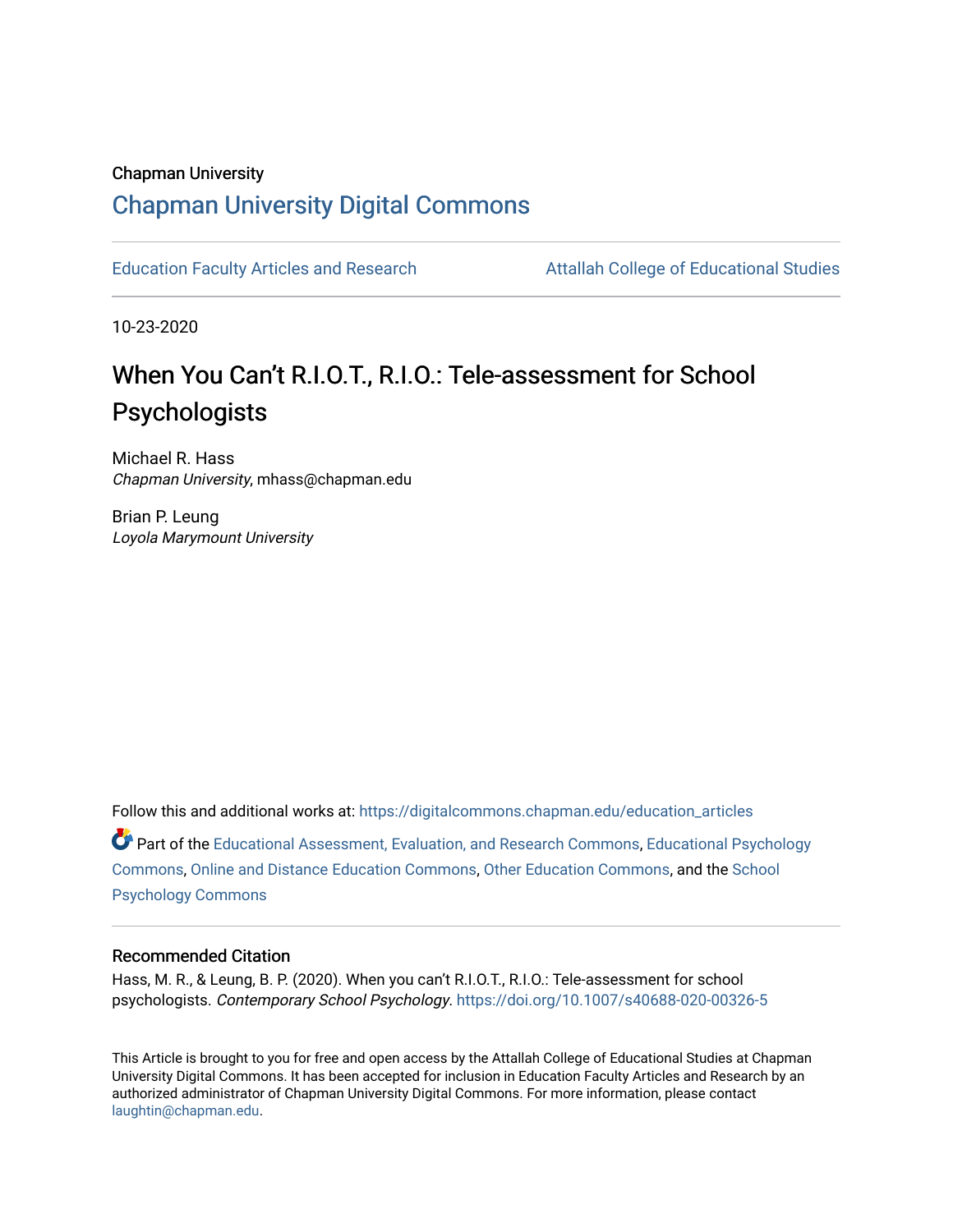# When You Can't R.I.O.T., R.I.O.: Tele-assessment for School Psychologists

## **Comments**

This is a pre-copy-editing, author-produced PDF of an article accepted for publication in Contemporary School Psychology in 2020 following peer review. The final publication may differ and is available at Springer via <https://doi.org/10.1007/s40688-020-00326-5>

[A free-to-read copy of the final published article is available here.](https://rdcu.be/caIqV) 

This scholarship is part of the [Chapman University COVID-19 Archives](https://digitalcommons.chapman.edu/covid-19_archives/).

Copyright Springer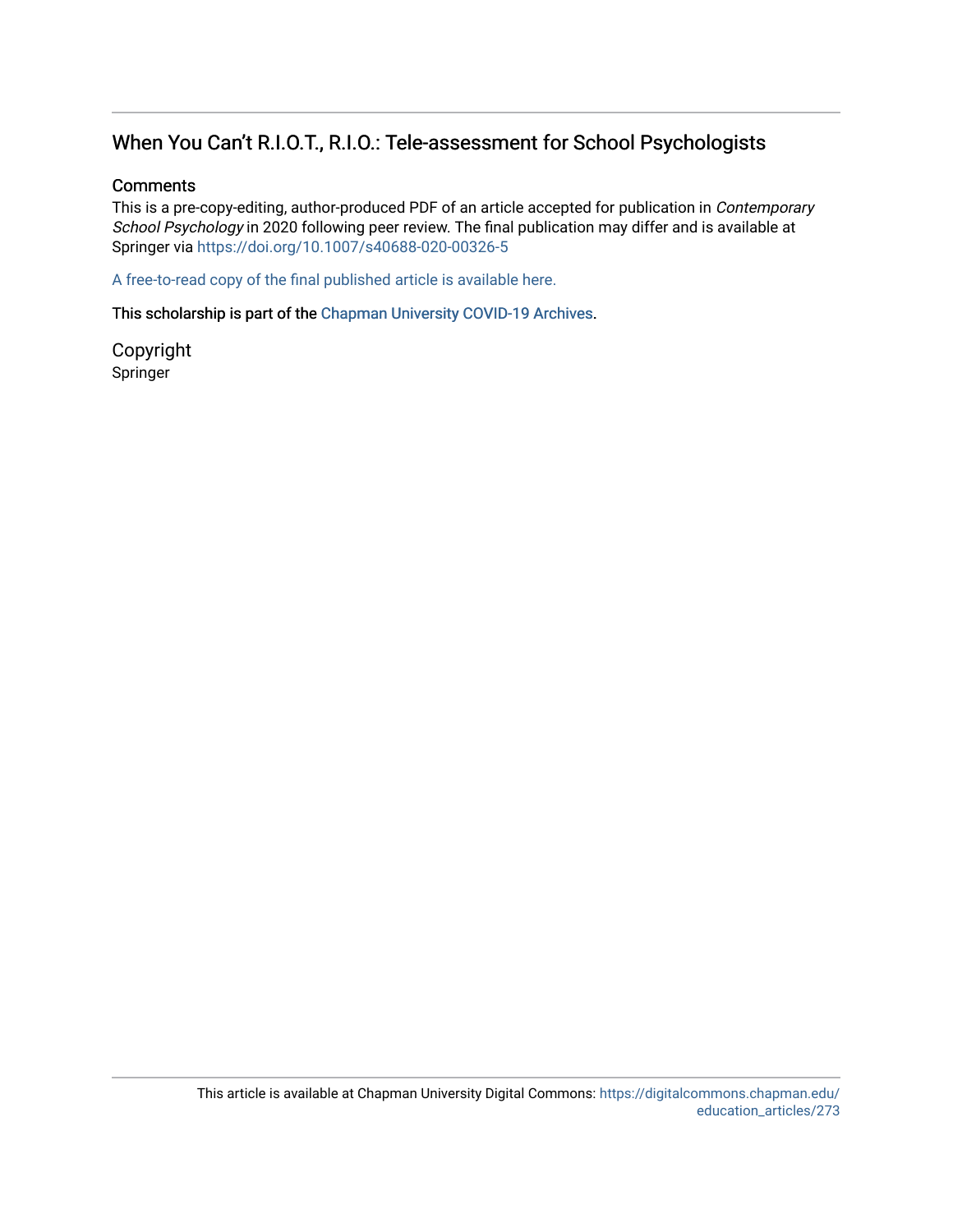# **When you Can't R.I.O.T., R.I.O.: Tele- Assessment for School Psychologists**

Michael R. Hass, Ph.D.

Attallah College of Educational Studies, Chapman University

Brian P. Leung, Ph.D.

Loyola Marymount University

Hass, M.R. & Leung, B. P. (2020). When you Can't R.I.O.T., R.I.O.: Tele- Assessment for School Psychologists. Contemporary School Psychology. DOI 10.1007/s40688-020- 00326-5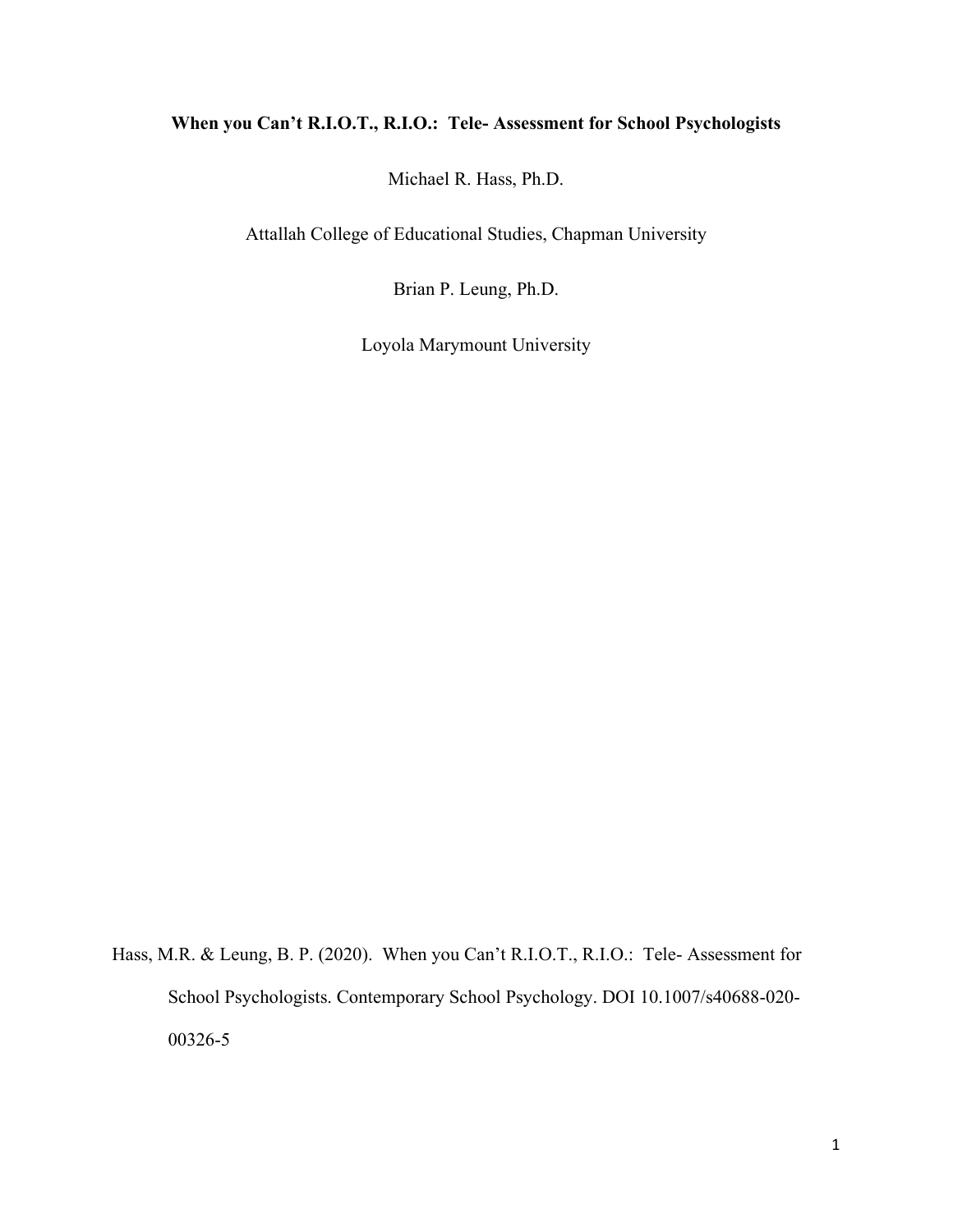The definition of a comprehensive special education evaluation in School Psychology references laws, regulations, ethics, and how our professional literature describes good practice (Hass & Carriere, 2014). One common thread is that school psychologists should gather information from a variety of sources using a variety of methods. The acronym R.I.O.T. (Leung, 1993) describes one approach to conceptualizing the use of a variety of data gathering methods. These include **R**eviewing records, **I**nterviewing key informants, **O**bserving students, and administering **T**ests.

Leung argues that each method of gathering data has limitations and strengths. A critical implication of this is that school psychologists should be cautious of "doubling down" on data collected using one method with data from the same process. Although, in some cases, interviews or observations, for example, more is better, up to a point. For standardized tests and behavior rating scales, psychometric error, differences in the definition of a construct, and differences in the norm group make using multiple tests or scales highly problematic. At the same time, reviewing records, observing children, and interviewing stakeholders, each has both unique contributions but also limitations.

Leung (1993) recommends that we compensate for the limitations of one approach to data gathering by cross-validating the findings with data gathered using other methods. For example, the results from a test might be cross-validated with data from an interview or classroom observation, or both. In this way, we gather comprehensive data and meet the legal mandate to use a *variety of evaluation tools and approaches* and to *not rely on any single source of data* when making high stakes decisions about students (Individuals With Disabilities Education Act, 2004).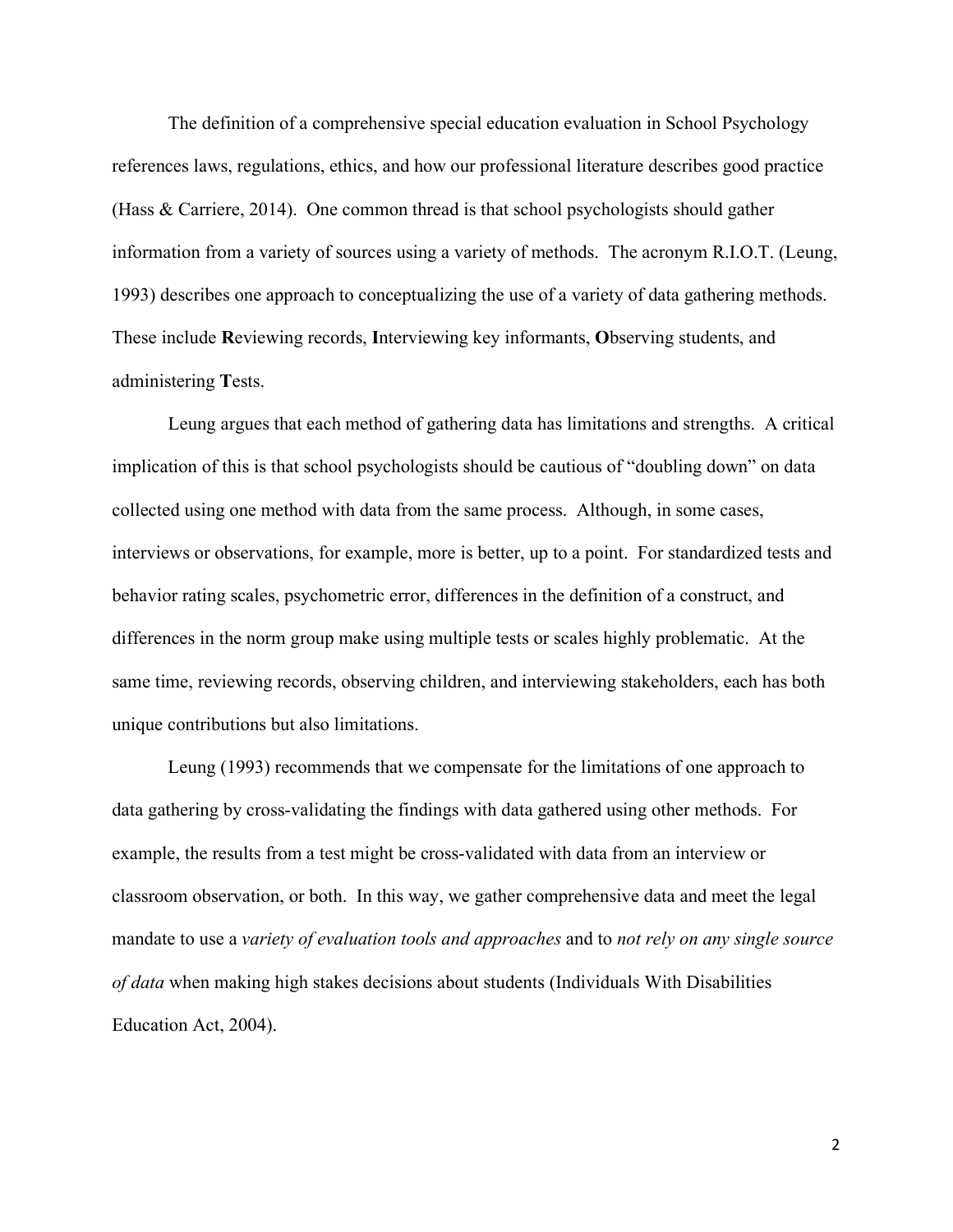#### **Tele-Assessment in Extraordinary Circumstances**

During extraordinary circumstances, such as the current global pandemic, face-to-face interactions with students are challenging, if possible, at all. Currently, schools are closed because of the Corona Virus Disease 2019 (COVID-19) pandemic and when and how they will re-open is unclear. It is important to remember that although the COVID-19 may be unprecedented in scope for the last several decades, in the  $20<sup>th</sup>$  century, schools have closed because of the Spanish Flu and polio. Also, regional closures have occurred for extended periods following Hurricane Katerina.

Currently, conventional face-to-face evaluations are not practical and may not be viable for an indeterminate time. This creates both a legal and practical dilemma for school districts and school psychologists. Although the United States Department of Education's Office of Civil Rights has advised that evaluations that do not require face-to-face interactions may occur remotely while schools are closed, they have not provided guidance regarding how to decide if a face-to-face assessment is needed or required (O.C.R., 2020).

Because of this lack of guidance and uncertainty as to what restrictions will be in place once schools open, Local Education Agencies (L.E.A.) and individual school psychologists are faced with the prospect of doing some, if not all, of their evaluations, remotely rather than faceto-face. Given that there is little current evidence to support the use of standardized tests remotely (Hiramoto, 2020; McGill et al., 2020). Because of this, it is critical that school psychologists revisit R.I.O.T. and thoughtfully consider what can be done using record reviews, interviews, and observations to gather useful and valid data if remote evaluations are needed.

First, it is crucial to understand that conducting an evaluation remotely is dramatically different than completing an in-person evaluation. However, remote evaluations have occurred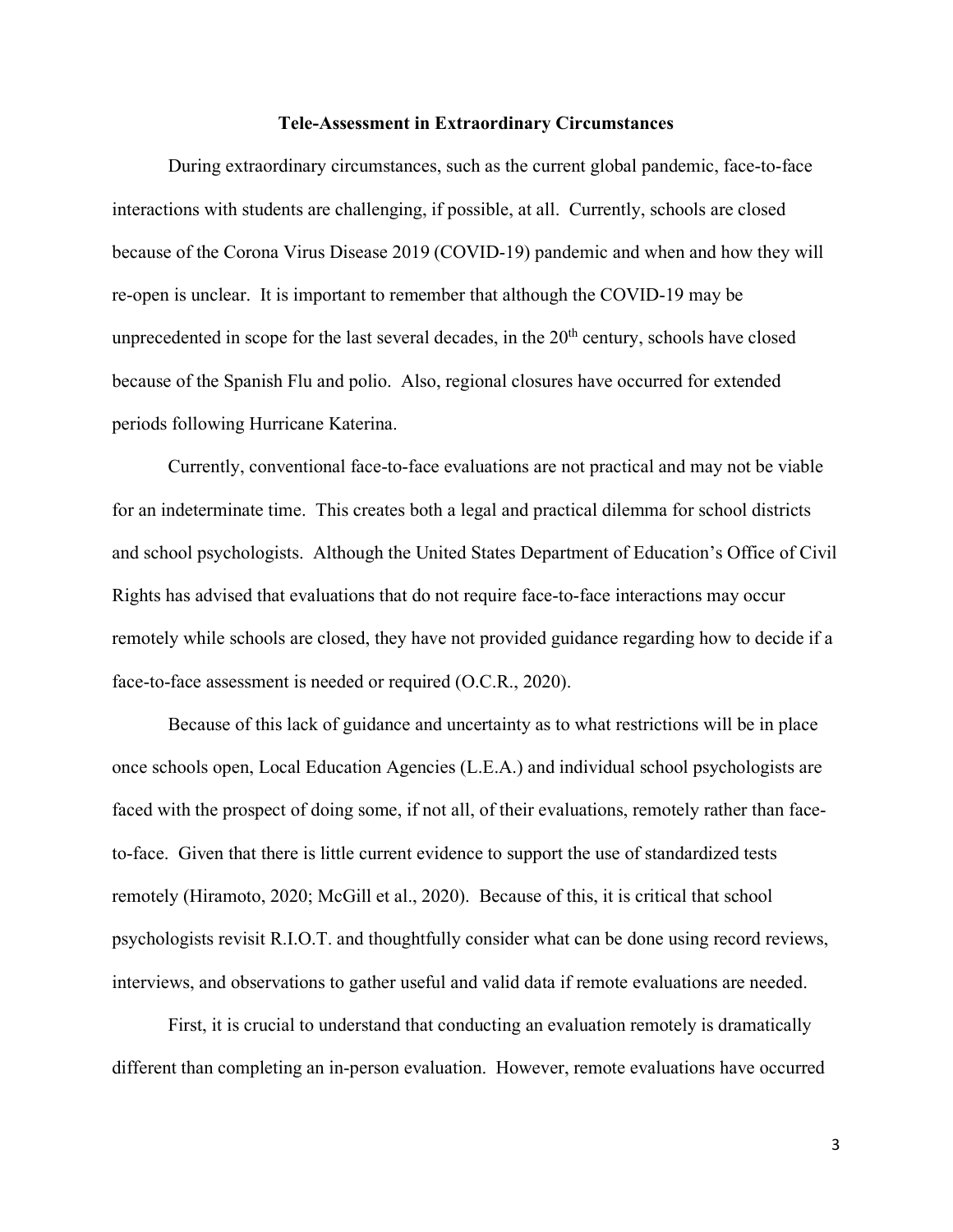with varying levels of success and acceptance. For example, the College Board has administered the S.A.T. and Advanced Placement exams online for some time. The medical field, which had been moving toward utilizing telephone and video technology to conduct office visits (which typically have an element of assessment), has now moved rapidly to holding virtual office appointments because of COVID-19. Even in school psychology before COVID-19, it was not uncommon for school psychologists to conduct aspects of their evaluations remotely. For example, calling parents to interview them or sending parents or teachers questionnaires to complete via an online system. Despite these examples, large-scale use of telepsychoeducational evaluations with k-12 students was not seriously considered until COVID-19, and few school psychologists have had systematic training in conducting evaluations remotely.

Remote evaluations also require a variety of resources, including appropriate technology in the home (web-camera, devices, microphone, reliable WiFi), the availability of adults in the household who can assist with technology, and a sufficiently quiet and private space for conducting assessments. The dilemma school psychologists face is that in many communities, the necessary level of technology or even a quiet area is not available to many families. The U.S. Department of Education had discussed concern for the gap in access to digital resources before COVID-19 (KewalRamani et al., 2018). Now that it appears that these digital resources will be even more critical, the lack of resources exacerbates the inequities we grapple with in providing services to working-class and low-income families (Garcia, Weiss, & Engdahl, 2020; Herold, 2020). Given the overlap in our society between socioeconomic status and race, we also run the risk of worsening some of the racial disparities found in special education.

Also, in homes where adults will often be observers of different assessment processes, it will be essential to explain to parents, whose inclination is to help their children with tasks that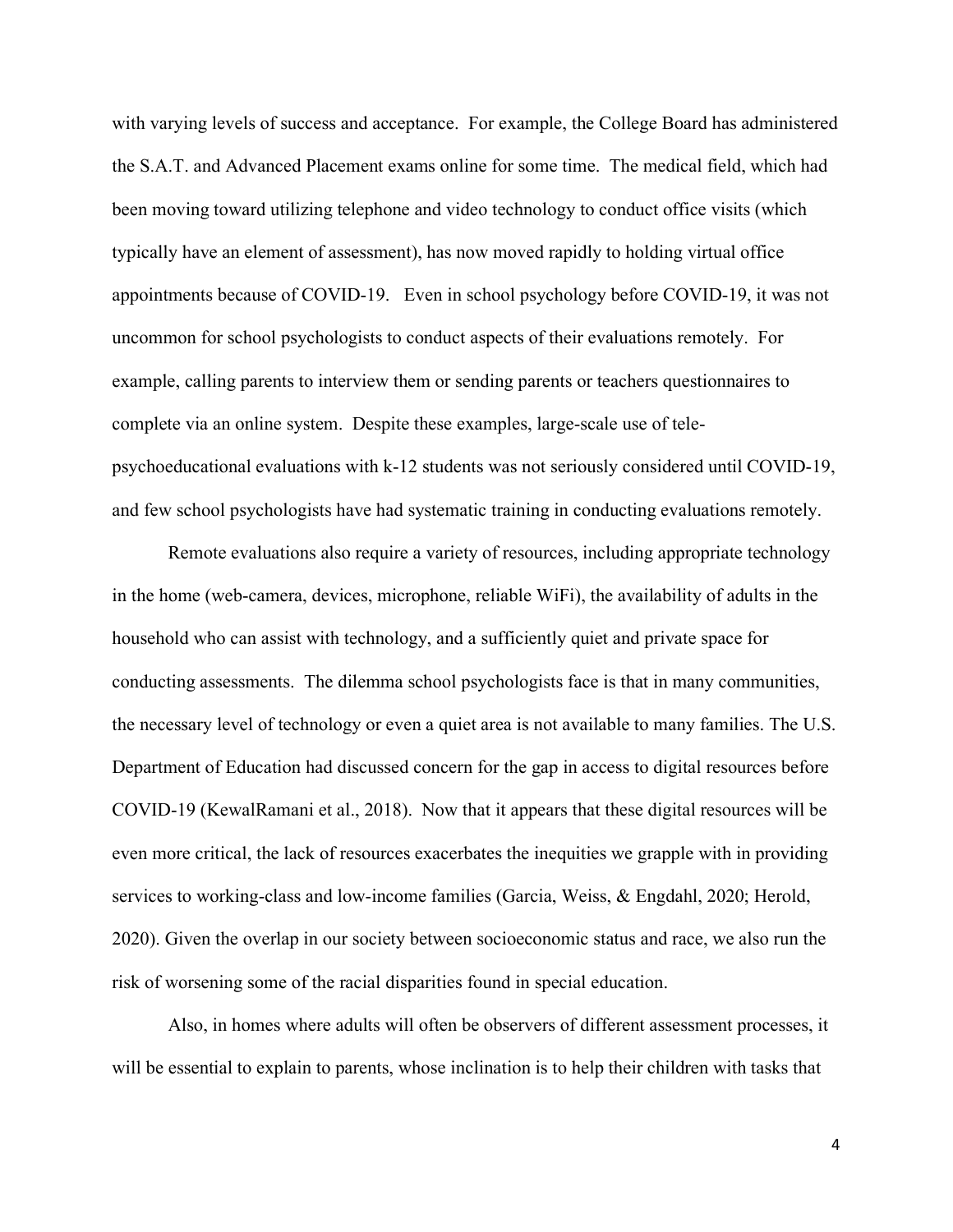frustrate them or they find difficult, that the most accurate results come when children can respond without adult help or coaching. It might be useful to adapt assessment plans to contain phrasing like the following:

> "I understand that the procedures used in teleassessment require a quiet location where my child can work with the examiner without interruption from family members. I also understand that the goal of this evaluation is to gather accurate information about children's independent functioning. This means that the results will be less accurate and potentially invalid if I assist them or comment on their performance while being assessed." (Leung & Hass, 2020, p.15)

### **Using R.I.O. Rather Than R.I.O.T. in Tele-Assessment**

In addition to these general issues, this paper discusses how aspects of the R.I.O.T. model, R.I.O., can be applied in conducting remote evaluations. We put forward these ideas as points to consider if it becomes necessary to perform evaluations remotely; however, we would argue that many of these suggestions are also essential to consider when conducting face-to-face evaluations. One caveat is that most of what we have to say is intended for working with students who can verbally communicate and can attend to someone communicating via a computer or other device. Of course, limited verbal abilities and problems with attention can be problematic when conducting face-to-face evaluations, but our ability to manage them and facilitate the assessment process is limited when we are not physically present.

#### **Assessment Using Records (R)**

Documentation of a student's academic, health, and medical history is an essential source of data (Leung, 1993; Hass & Carriere, 2014). Records such as teacher comments in report cards, grades, group or district educational testing, or health records can be instrumental in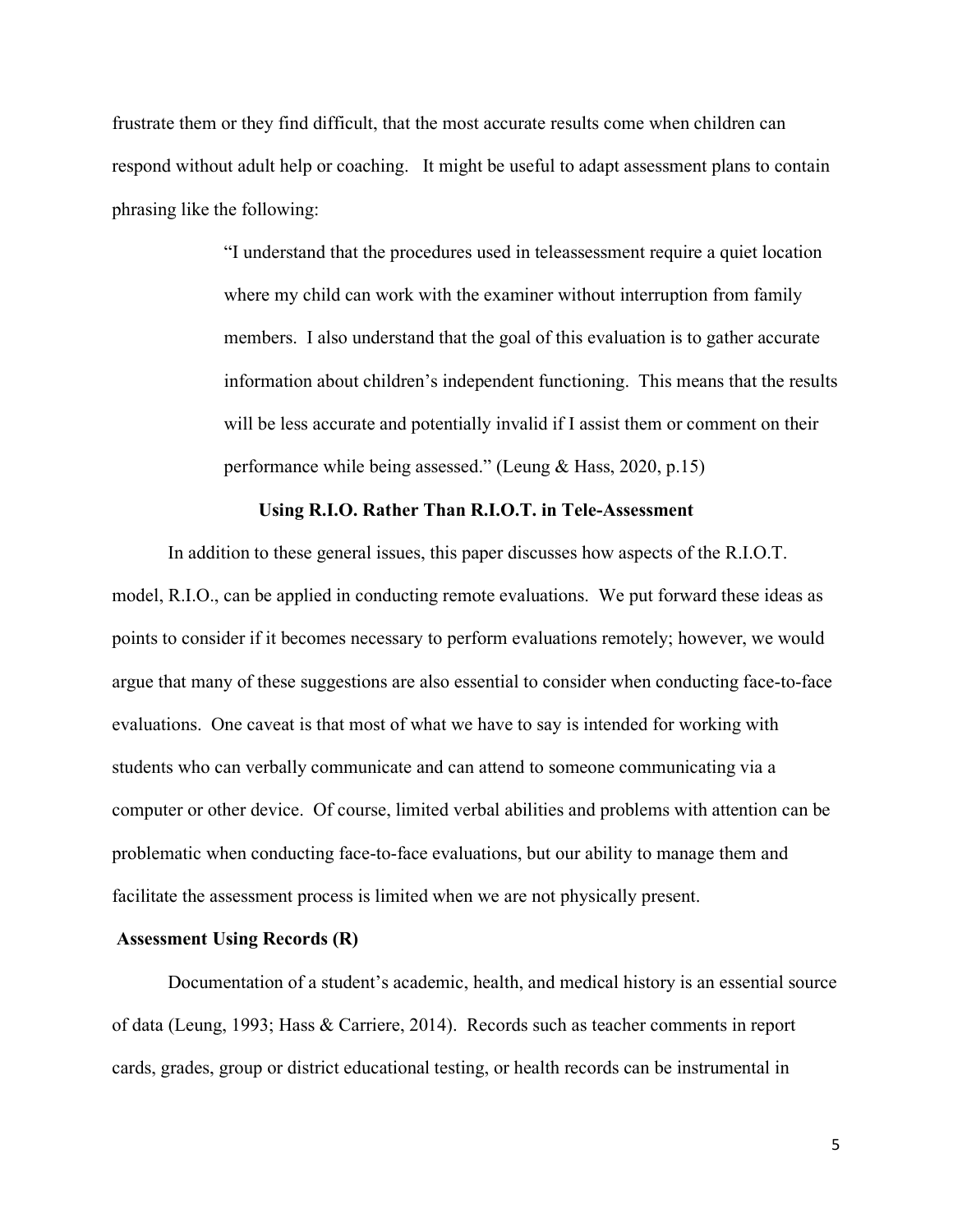establishing patterns of behavior over time that suggest the presence or absence of an academic or social-emotional problem. The usefulness of this historical data when accessed remotely depends on the robustness of a school district's student information system and whether it can be easily accessed by school psychologists working remotely.

Historical records will not necessarily provide information regarding students' current functioning, especially if the student has been out of school for weeks or months. School psychologists will have to determine to what extend the available historical information informs the student's current functioning. At the same time, if records do not provide accurate information about students' current functioning, they may still offer insight into patterns over time. Using records to understand trends over time is especially crucial in establishing the presence of disabilities such as intellectual disabilities, autism, Attention Deficit Hyperactivity Disorder, and Specific Learning disabilities that have a developmental feature (Hass, 2018).

### **Assessment Using Interviews (I)**

Interviews of stakeholders about their perceptions of a student's performance were an essential source of data pre-COVID-19. Busse and Beaver describe interviewing as the most common method used to gather information from individuals (Busse & Beaver, 2000). Despite their importance, interviews often appear to be less utilized by school psychologists than standardized tests or rating scales (Hass, 2018). In the context of tele-assessment, this source of data becomes critical. Potentially, parents, caretakers, teachers, support personnel, and students can be interviewed effectively via video platforms. As stated above, school psychologists currently interview parents over the phone, potentially giving the addition of video some advantage in establishing rapport with parents or children and observing children during the evaluation.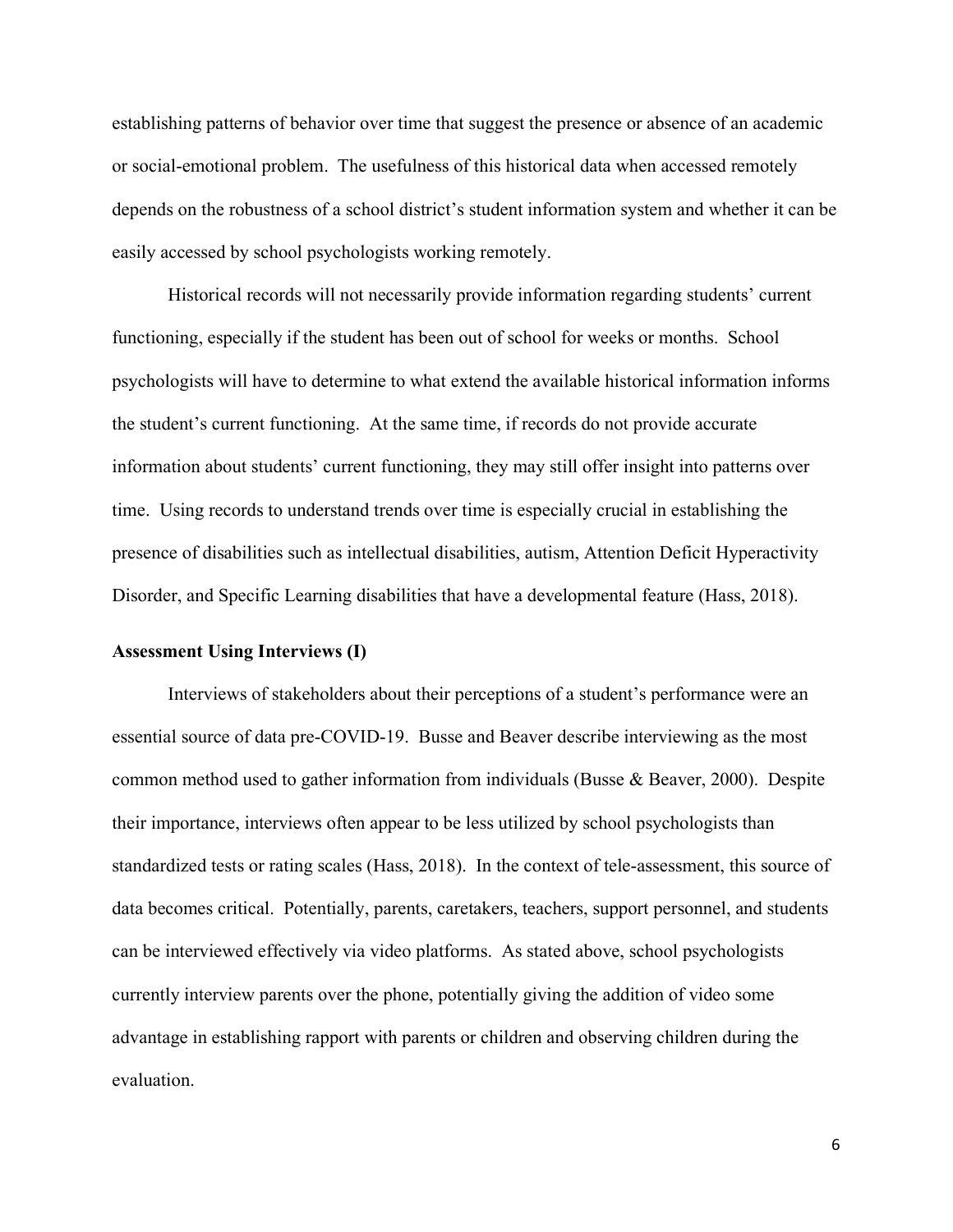When interacting with family members, offering a clear explanation of the purpose and structure for the interview is essential to establishing a collaborative relationship as well as gathering accurate data. When interviews have a clear purpose, this focuses both the interviewer and the interviewee, making the interview more efficient and useful. When interviews are done via teleconferencing, explaining the goal of an interview might take longer than it does in person, and it will be essential to allow more time for clarification and to answer questions. In some cases, it will be helpful to send a written document ahead of time with topics or questions.

An introduction such as: "I would like to ask you some questions about your child so that I can have a better understanding of how you see things and what your concerns are." Please do not hesitate to add any thoughts that come to mind even if I didn't ask about it" can be used to set the stage for the interview and promote cooperation. When interviewing adults or students, it is often useful to start with an open-ended conversational prompt such as "tell me what Johnny is like as a student in our class" or "tell me about your concerns for Johnny at school" rather than a direct question. These open-ended conversation starters allow interviewees to express their perspectives in their own words, which makes it more likely that the assessor understands the interviewee's concerns. This strategy also demonstrates respect for the interviewee's viewpoint, which promotes a more collaborative relationship.

An open-ended interview starter can be followed by more specific questions that can focus on topics relevant to the evaluation. These might include:

- Interviewing to gather background or contextual information
- Interviewing for strengths and resources
- Interviewing to establish next steps and goals
- Interviewing to establish an accurate diagnosis or classification (Hass, 2018)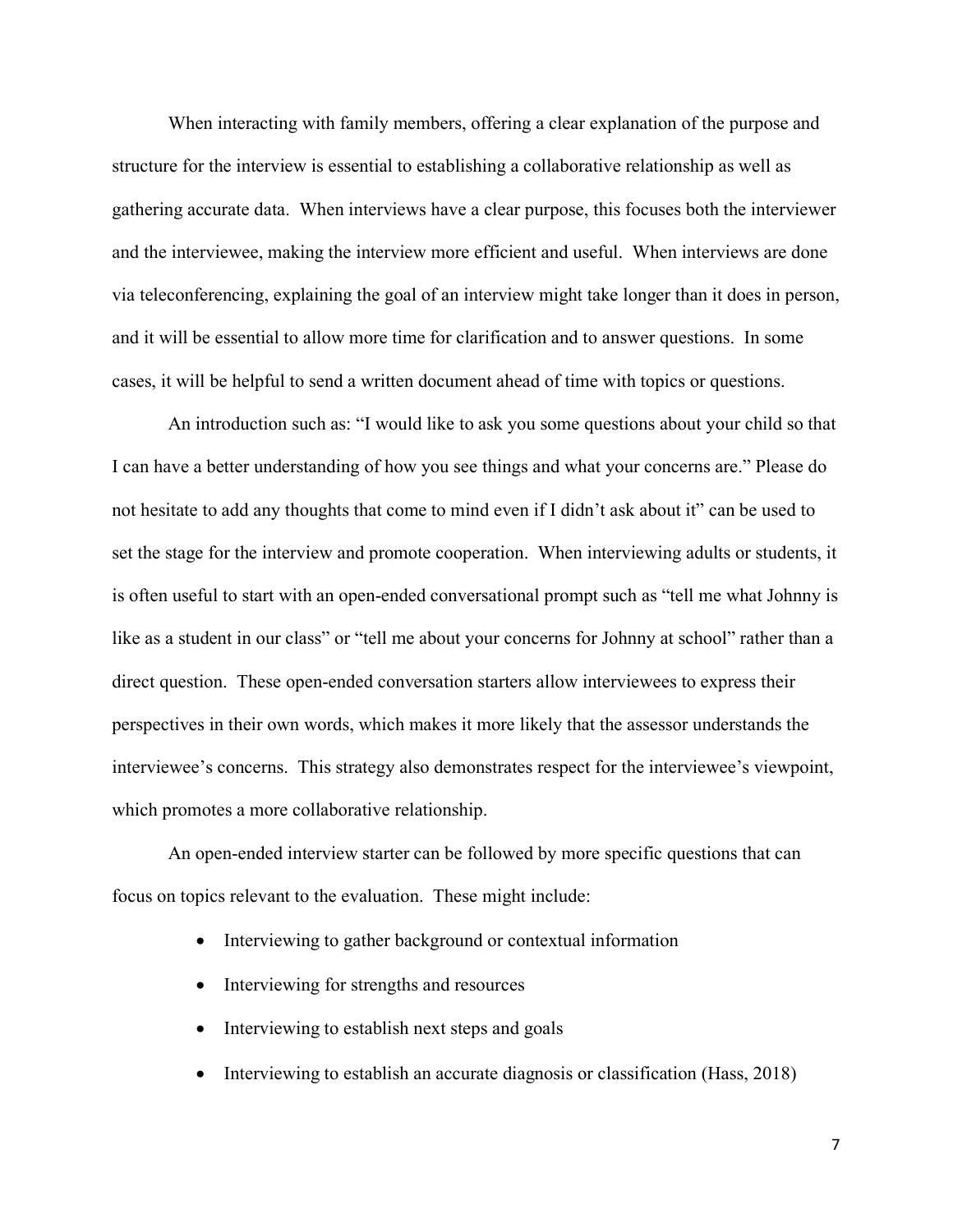If interviewing someone more comfortable being interviewed in a language other than English, an interpreter will typically be needed. Here, the introductory remarks mentioned above become even more important as they should include a description of the translation process. Also, similarly, informing an interpreter about the context of the evaluation and the goals of the interview before the interview are important to gathering quality information and establishing a working relationship with a parent or caretaker (Rhodes, Ochoa, & Ortiz, 2005). Debriefing afterward to understand the interpreter's observations and thoughts about the interview is also highly recommended.

Standardized behavior rating scales can be used in conjunction with interviews. Because many publishers of rating scales have systems that allow them to be completed online, this is one aspect of tele-assessment that is potentially the same as typical evaluations. The caveat is the issue discussed above of the availability of adequate technology and technological knowledge on the part of families to complete rating scales online using these systems. Often school psychologists send rating scales home to be completed by hand. This process will also not be significantly different. The recommendation, whether conducting face-to-face evaluations or tele-assessments, is that school psychologists contact the parent via phone or video to explain the purpose and structure of what is being sent home.

Given the constraints of time and energy, especially in tele-assessments, a broadspectrum rating scale such as the Behavior Assessment for Children-Third Edition (BASC-3; Reynolds & Kamphaus, 2015) is likely to be more useful than a narrow domain-specific rating scale. Broad-spectrum rating scales allow the gathering of data about a student's functioning in several areas relatively quickly. It is important to remember that rating scales are not diagnostic but provide information regarding what areas of functioning need follow-up.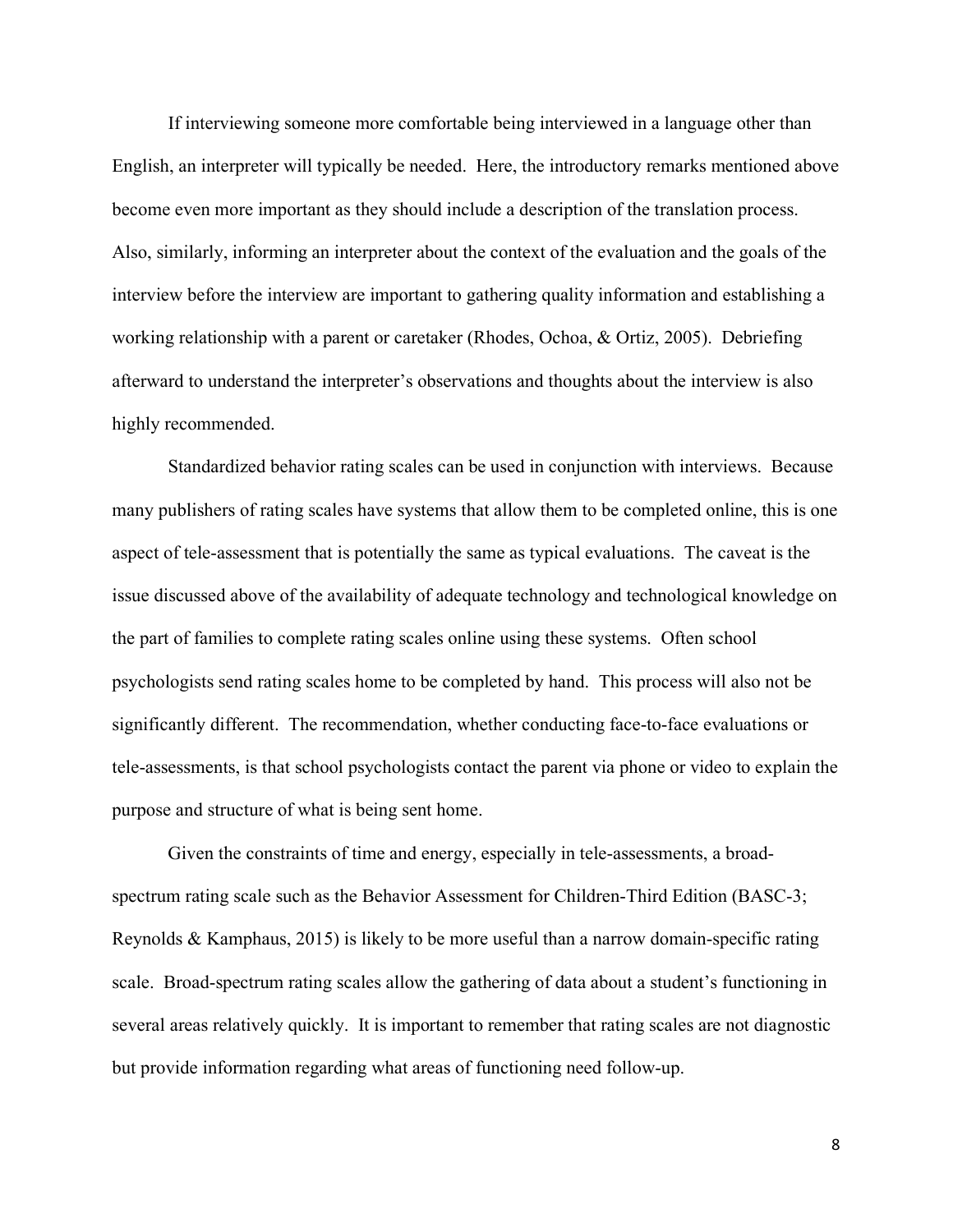Rating scales assess children's perceptions in a specific social context, and in the context of homeschooling, these become our de facto observation data. Although there are many things about the current situation that seems atypical, this does not necessarily make rating scales invalid. Instead, it makes it even more critical that the results be interpreted in context. It also means that, in the spirit of R.I.O.T., rating scales' results should also be interpreted in the context of other data. One of the best ways to cross-validate the results of a rating scale is with a followup interview. For example, when interviewing a parent or teacher about the results of a rating scale, the interview might start with a prompt like "on that questionnaire you filled out, you rated Johnny very high in anxiety. For example, you said he almost always worries. Can you tell me a little more about that? What do you see that tells you he worries all the time?" (Hass, 2018). This process allows a parent or teacher to elaborate on their response and provide useful contextual information that helps examiners better understand their ratings.

It is also important to keep in mind that teacher information about a student's performance in the classroom gathered from an interview or rating scale will be retrospective. While data regarding typical classroom performance via direct observation will often not be available, it may be possible to gather useful observational information from teachers regarding the student's behavior during the delivery of online instruction. Possible questions include (These and the other interview questions discussed in the paper can be found in the appendix):

- Is the student attending online class sessions? How is attendance?
- How is the amount of work turned in compared with your expectations and other students during online instruction?
- How is the work quality compared to grade-level expectations and other students during online instruction?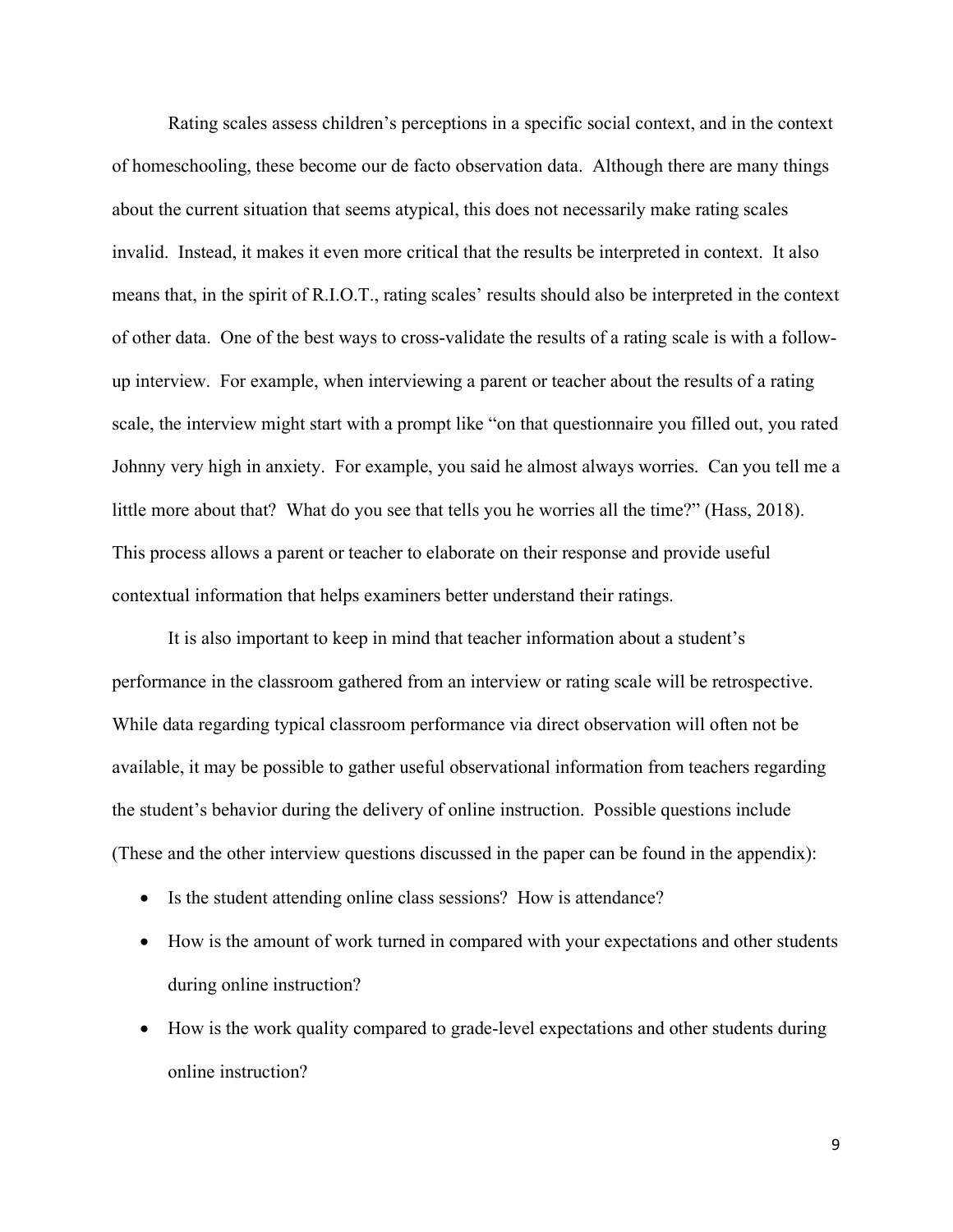• How would you characterize the student's engagement during online class sessions (e.g., attentive on-screen, participating with questions & answers, etc.)? Any unusual behaviors? (Leung & Hass, 2020, p.14)

## *Interviewing To Assess Mental Health*

Changes in our day-to-day lives rendered by COVID-19 have increased the stress on parents and students and are likely to exacerbate pre-existing mental health conditions. Given this, for the foreseeable future, all students who are assessed should be screened for mental health challenges, including suicide. For all students remotely evaluated, it is vital to know the person's location, including address, at the start of the session. It will also be critical to have emergency contact information for the student (Center for Practice Innovations, 2017).

The following interview questions can be adapted to parents, caregivers, or students of different ages. The questions start with what is called a *typical day interview* (Goldston & Whiteley, 1967).

- 1. What is a typical day for you like now? Tell me what you do first thing when you get up? Next? And then what…[the the goal is to move from morning to bedtime]
- 2. Have you been feeling down or cranky lately?
- 3. What are you doing now that you enjoy, or think is fun? What have you stopped doing that you use to enjoy?
- 4. Have you ever thought your life was not worth living or thought about hurting yourself in some way?
- 5. How is your appetite? What kinds of things do you like to eat? Have you gained or lost weight lately?
- 6. How do you sleep? About how much do you sleep each night?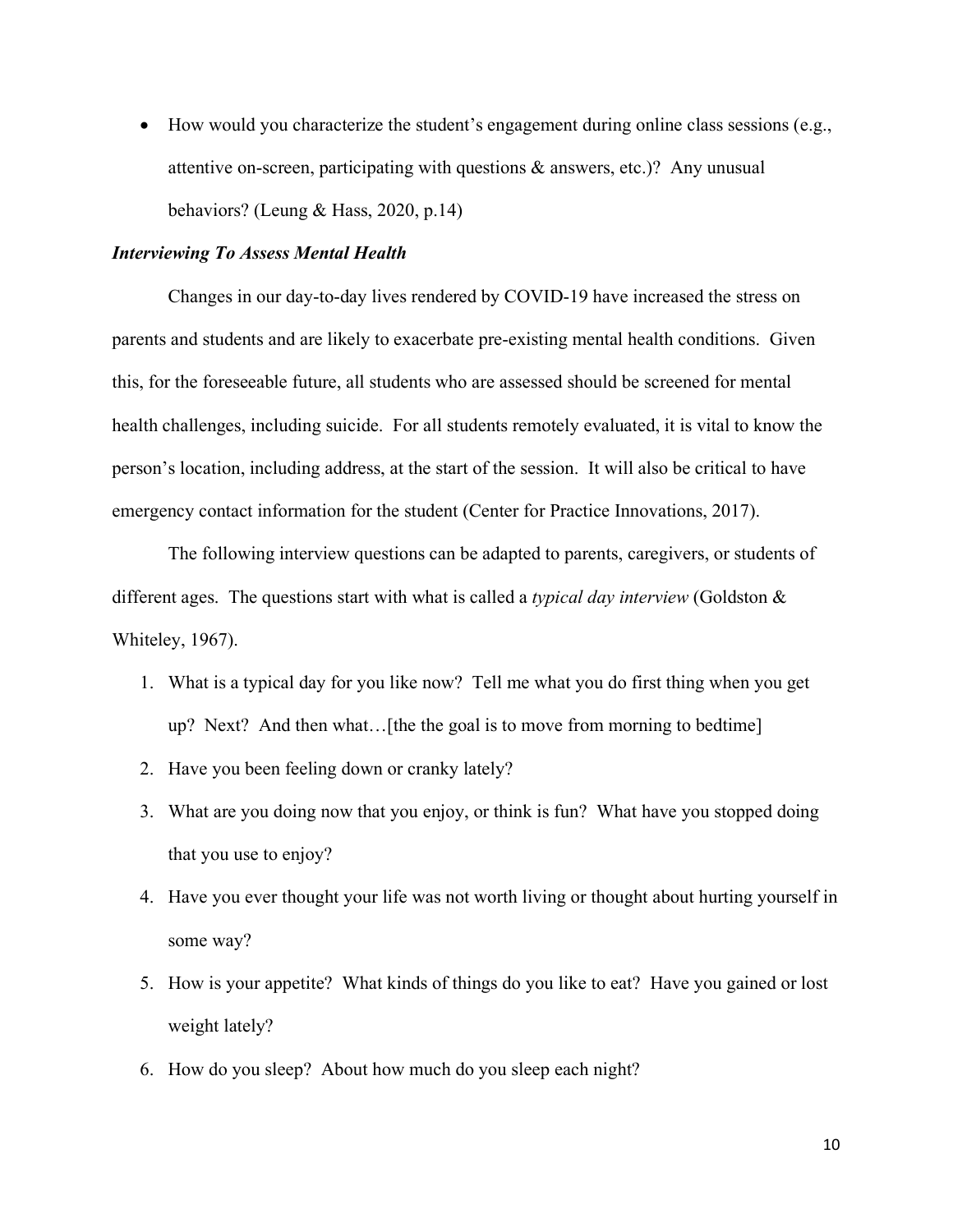- 7. Do you often have trouble paying attention to details or keeping your mind on what you are doing?
- 8. Do you worry a lot? More than other kids, you know? If yes, ask: Do you worry as often as every day or every other day? What do you worry about?

If, in the process of interviewing a student regarding social and emotional functioning, you suspect suicidality, there are various protocols, including many developed by local educational agencies. A straightforward version is the Columbia Suicide Severity Rating Scale (Posner et al., 2011).

- 1. Have you wished you were dead or wished you could go to sleep and not wake up?
- 2. Have you had any thoughts about killing yourself?
- 3. Have you thought about how you might do this?
- 4. Have you had any intention of acting on these thoughts of killing yourself, as opposed to you have the thoughts, but you definitely would not act on them?
- 5. Have you started to work out or worked out the details of how to kill yourself? Do you intend to carry out this plan?
- 6. Have you done anything, started to do anything, or prepared to do anything to end your life?

#### *Including Strengths*

Lastly, tele-assessments, like face-to-face assessments, should address student's competencies and strengths. Saleebey (2008) discusses questions that help name and elaborate on strengths. Among these are three that are especially important in the context of C.O.V.I.D. 19 including: 1) perspective questions, 2) change questions, 3) meaning questions, 4) survival questions, 5) support questions, 6) possibility questions, 7) exception questions, and 8) esteem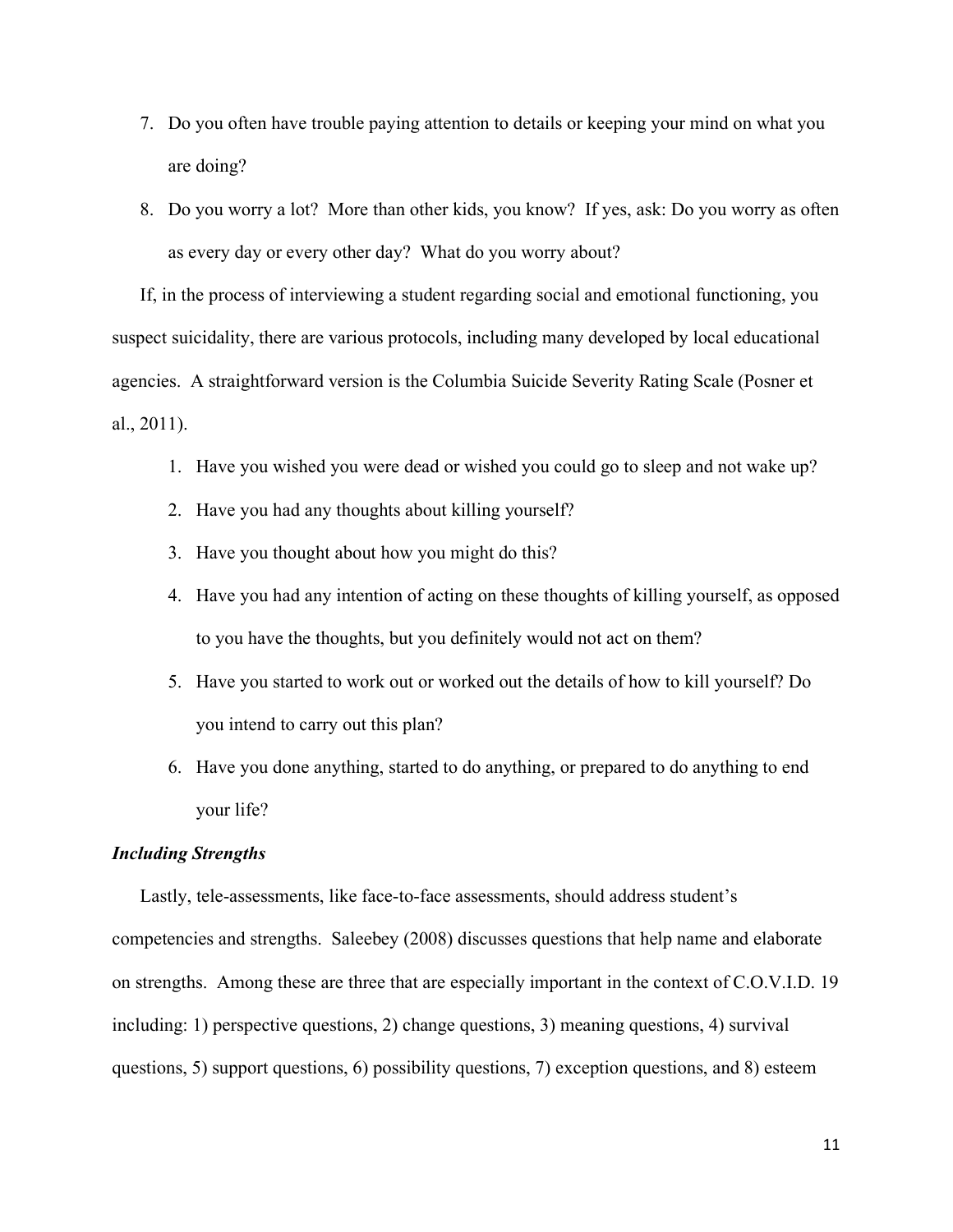questions (p. 73). Survival questions shift a conversation to how someone has coped with adversity rather than the adversity itself. For example, "Given everything you have had to deal with, how do you make it to school?"

Support questions access perceptions of social support. Who does a student look to for help? Who can they count on? Exception questions focus on what is happening when a problem is absent or diminished. An example might be, "What is different about the days when you don't' get mad at the teacher?" Possibility questions inquire about hopes, goals, and dreams. Possibility questions can be as simple as, "what do you like to do?" They can also include questions that focus on the future, such as, "If things work out and go well, what will you be doing in five years?" Lastly, esteem questions focus on current strengths and can be worded to bring in the perspective of someone else, "What would your best friend say they like about you?"

In addition to interviews, well-validated rating scales or questionnaires such as the Social-Emotional Health Survey (SEHS; Furlong et al., 2013; 2014) can be useful in gathering data about students' strengths. The SEHS assesses several aspects of positive youth development, including positive beliefs or confidence in self, a sense of trust in others, a sense of emotional competence, and feeling engaged in daily living. (Furlong, Dowdy, & Nylund-Gibson, 2018). It is available for elementary (Furlong et al., 2013) and secondary (Furlong et al., 2014) age students and can be accessed via an app on smartphones.

#### **Assessment Using Observation (O)**

Although traditional classroom observations are not available when students are receiving their instructions virtually, some observations such as those typically part of a mental status assessment, such as affect, mood, and problem-solving style, may be available. However, even if possible, this data would have to be interpreted with caution and cross-validated with other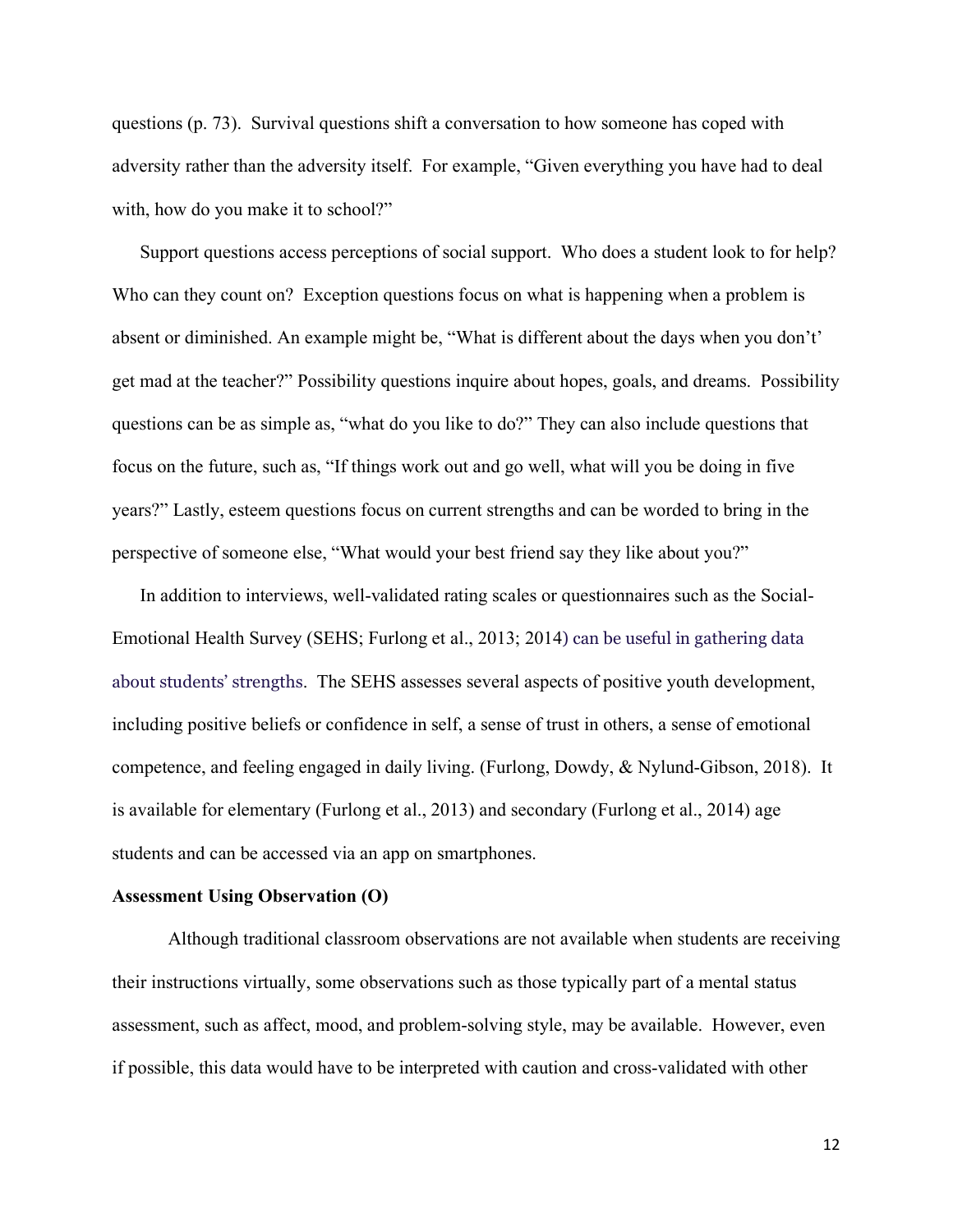data sources. Also, given the limitations of a video format, other essential data such as nonverbal behaviors, e.g., nervous tapping, limited-eye contact, etc. may also not be available. As we noted above, in many cases, it will be more useful to gather retrospective observational information from teachers and parents via interviews.

#### **Conclusion**

Although new and innovative assessment methods may be developed, a traditional evaluation that includes the **T**est in R.I.O.T. is currently not practical regardless of the modifications made. Rather than force the use of tests in ways that they were not standardized for, we propose R.IO as an alternative. School psychologists who depend on test scores as their primary source of data will need to become more comfortable with the qualitative data available to them via R.I.O., which depends on considering the weight of evidence and clinical judgment.

Given this, it is essential to consider if gathering data via a review of records, interviews, and limited observations are legally and ethically adequate. Legally, we are required to use a variety of evaluation tools and approaches to gather functional and relevant data (Individuals With Disabilities Education Act, 2004). The term "variety" is not defined in law, but professional guidance such as Lewitt and Merell's (2009) *rule of two*. The *rule of two* suggests that a finding or conclusion in an evaluation can be sufficiently confirmed with data gathered from two methods, two informants, and in two settings. The application of the rule of two continues to be possible using R.I.O. in the context of virtual evaluations. For example, difficulties with planning and organizing can be confirmed by a combination of parent and teacher behavior rating scales and interviews of parents, teachers, and the student. Problems with reading could be identified by past grades and group test scores, work samples, observations of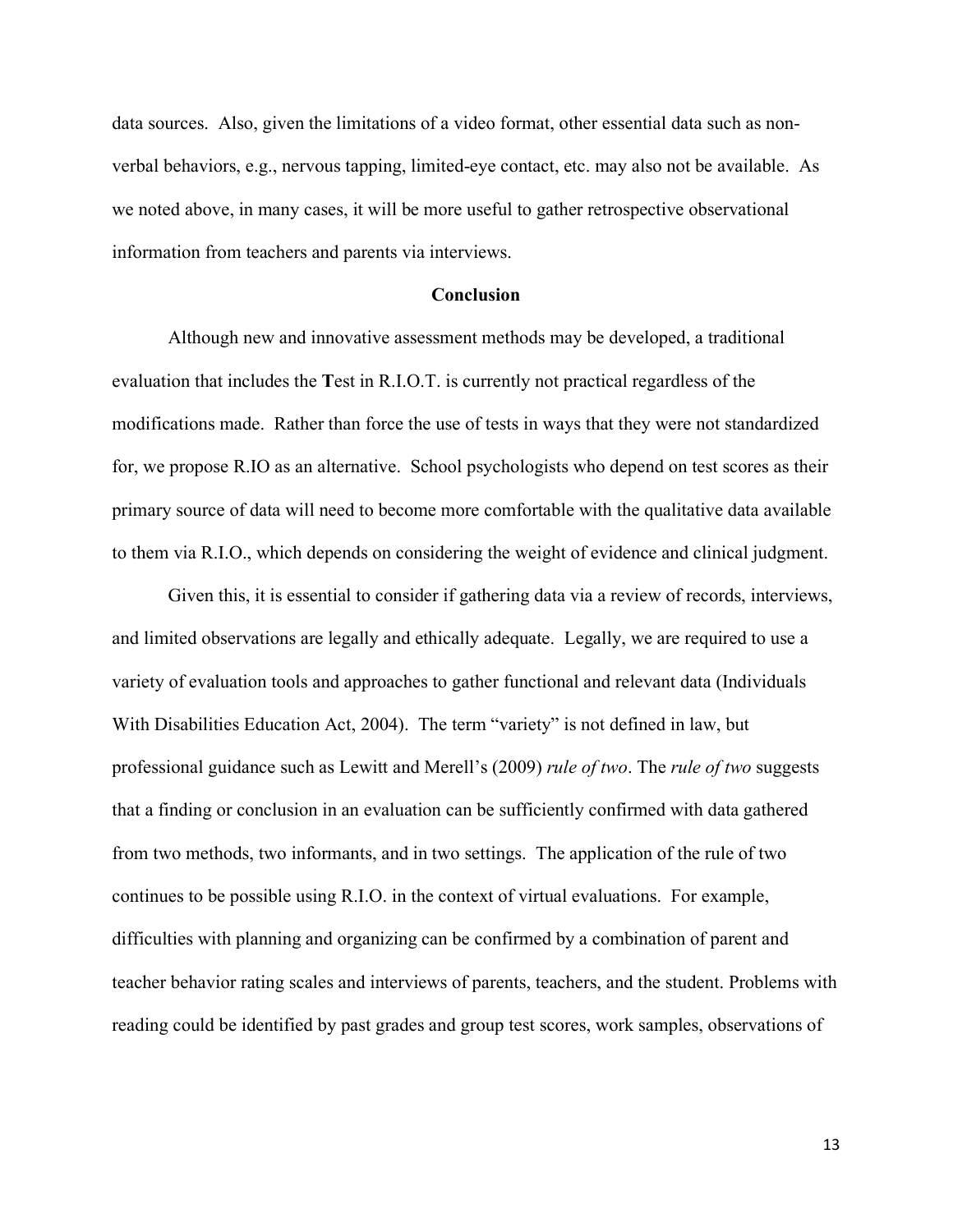the student reading, and interviews of the teacher, parent, and student. These each easily meet the standard of data gathered using two methods, from two people and in two settings.

The term "relevant" means the data we gather should be directly useful to stakeholders in helping the student we have assessed (Hass & Carriere, 2014). In the Federal Register, the term functional defines functional as "…skills or activities that are not considered academic or related to a child's academic achievement. Instead, 'functional' is often used in the context of routine activities of everyday living" (Federal Register /Vol. 71, No. 156 /Monday, August 14, 2006, Rules and Regulations, p. 4661). These are statements about the kind and quality of the data we gather in assessments, not about how we collect that data. Thus, there is no reason to believe that relevant and functional data cannot be gathered remotely via strategies such as R.I.O.

Core to the NASP code of ethics (2010) is the notion of beneficence or responsible caring. Responsible caring obligates us to act to benefit others. School psychologists accomplish this by using current knowledge from psychology and education to provide effective help. School psychologists are also responsible for helping their clients, children, parents, and professional educators make informed choices. Given this, school psychologists must be transparent about what we propose to do and what its limitations. We must also be both flexible and modest in our claims about children. Both ethically and legally, we are responsible for making good faith efforts to meet students' needs. Evaluation data is always incomplete, and although data from a tele-assessment may appear more so than typical, the crucial ethical question is: Is this data sufficient to act beneficently on behalf of our clients? Although the circumstances of tele-assessment are dramatically different, this stance of beneficence, humility, and appreciation of human complexity is similar to how we should approach all evaluations regardless of the circumstances.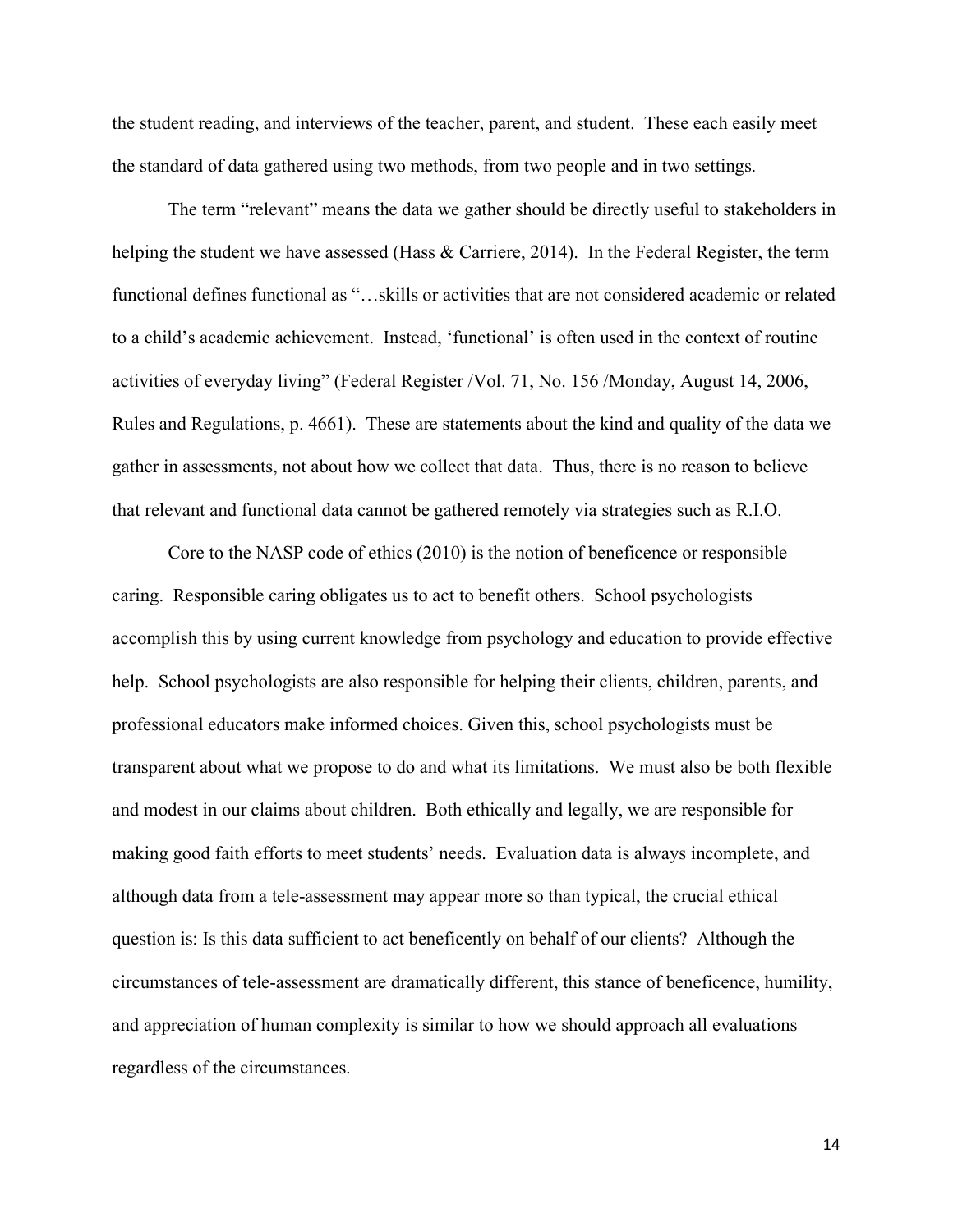## **Appendix**

# **Interview Questions for Use in Tele-Assessments**

## **Questions regarding participation in online education**

- 1. Is the student attending online class sessions? How is attendance?
- 2. How is the amount of work turned in compared with your expectations and other students during online instruction?
- 3. How is the work quality compared to grade-level expectations and other students during online instruction?
- 4. How would you characterize the student's engagement during online class sessions

# **Questions regarding mental health status**

- 5. What is a typical day for you like now? Tell me what you do first thing when you get up? Next? And then what…[the goal is to move from morning to bedtime]
- 1. Have you been feeling down or cranky lately?
- 2. What are you doing now that you enjoy, or think is fun? What have you stopped doing that you use to enjoy?
- 3. Have you ever thought your life was not worth living or thought about hurting yourself in some way?
- 4. How is your appetite? What kinds of things do you like to eat? Have you gained or lost weight lately?
- 5. How do you sleep? About how much do you sleep each night?
- 6. Do you often have trouble paying attention to details or keeping your mind on what you are doing?
- 7. Do you worry a lot? More than other kids, you know? If yes, ask: Do you worry as often as every day or every other day? What do you worry about?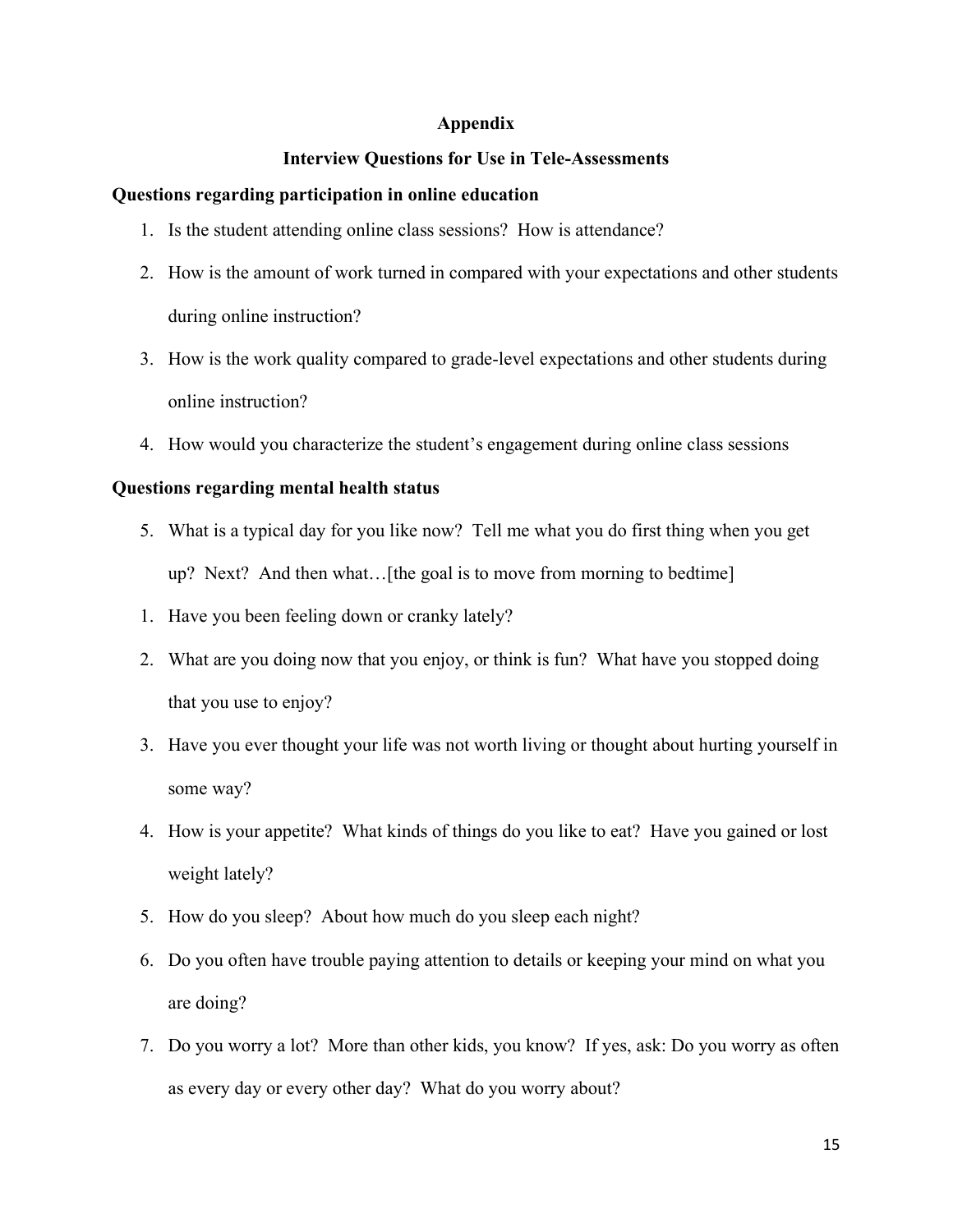**Questions regarding suicidality from Columbia Suicide Severity Rating Scale (Posner et al., 2011).** 

- 8. Have you wished you were dead or wished you could go to sleep and not wake up?
- 9. Have you actually had any thoughts about killing yourself?
- 10. Have you thought about how you might do this?
- 11. Have you had any intention of acting on these thoughts of killing yourself, as opposed to you have the thoughts, but you definitely would not act on them?
- 12. Have you started to work out or worked out the details of how to kill yourself? Do you intend to carry out this plan?
- 13. Have you done anything, started to do anything, or prepared to do anything to end your life?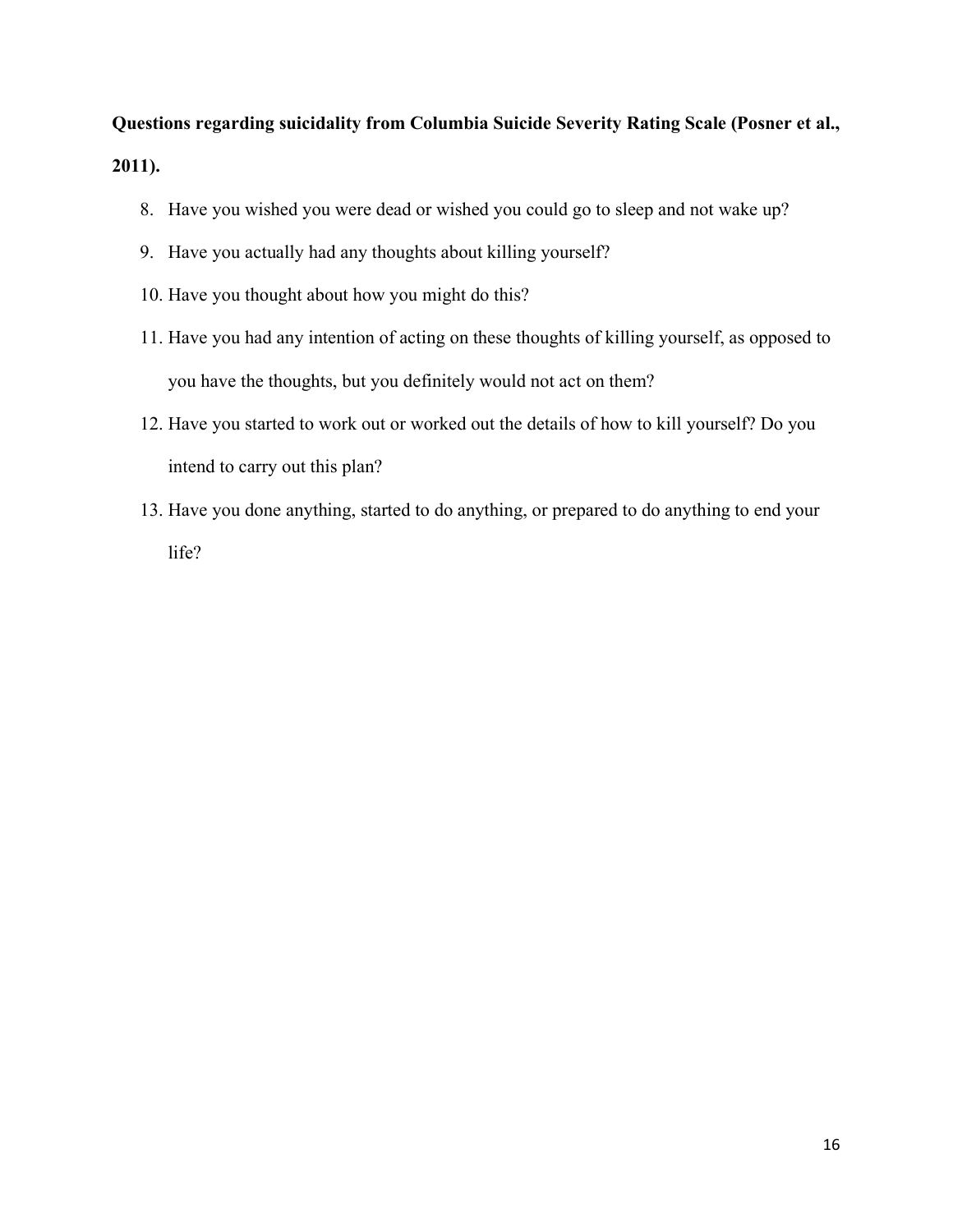# Compliance with ethical standards

This research leading to this paper did not involving gathering data from humans or animals, thus no informed consent was required. On behalf of all authors, the corresponding author states that there is no conflict of interest.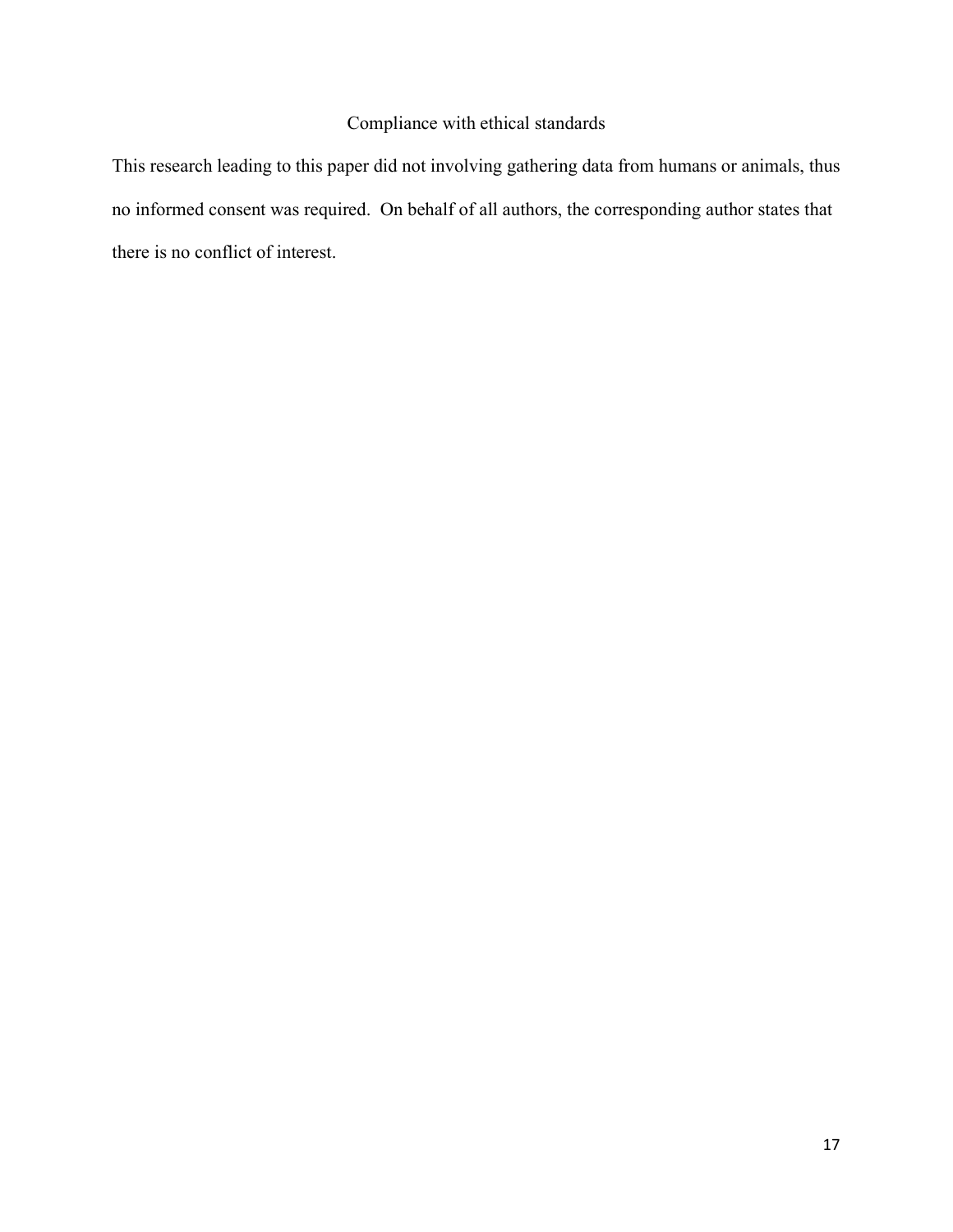#### References

Center for Practice Innovations. (2017). Telehealth Tips: Managing Suicidal Clients During the COVID-19 Pandemic. Viewed 6/9/2020 https://mhanys.org/mh-update-3-25-20-telehealthtips-working-with-suicidal-clients-during-the-covid-19-pandemic/

Federal Register /Vol. 71, No. 156 /Monday, August 14, 2006, Rules and Regulations, p. 4661

- Furlong, M. J., You, S., Renshaw, T. L., O'Malley, M. D., & Rebelez, J. (2013). Preliminary development of the Positive Experiences at School Scale for elementary school children. Child Indicators Research, 6, 753–775. [doi:10.1007/s12187-013-9193-7](https://link.springer.com/article/10.1007/s12187-013-9193-7)
- Furlong, M. J., You, S., Renshaw, T. L., Smith, D. C., & O'Malley, M. D. (2014). Preliminary development and validation of the Social and Emotional Health Survey for secondary students. Social Indicators Research, 117, 1011–1032. [doi:10.1007/s11205-013-0373-0](https://link.springer.com/article/10.1007/s11205-013-0373-0)
- Garcia, E, Weiss, E., & Engdahl, L. (2020, April 17) Access to online learning amid coronavirus is far from universal, and children who are poor suffer from a digital divide. Economic Policy Institute. [https://www.epi.org/blog/access-to-online-learning-amid-coronavirus](https://www.epi.org/blog/access-to-online-learning-amid-coronavirus-and-digital-divide/)[and-digital-divide/](https://www.epi.org/blog/access-to-online-learning-amid-coronavirus-and-digital-divide/)
- Goldston, J., & Whiteley, J. M. (1967). An exploratory study of secondary school students using the typical day interview. The Journal of Experimental Education, Vol. 36, No. 2, pp. 22- 27.
- Hass, M. & Carriere, J.A. (2014). *Writing useful, accessible, and legally defensible psychoeducational reports*. Hoboken, NJ: John Wiley & Sons
- Hass, M. (2018). *Interviewing for assessment: A practical guide for school counselors and school psychologists.* Hoboken, NJ: John Wiley & Sons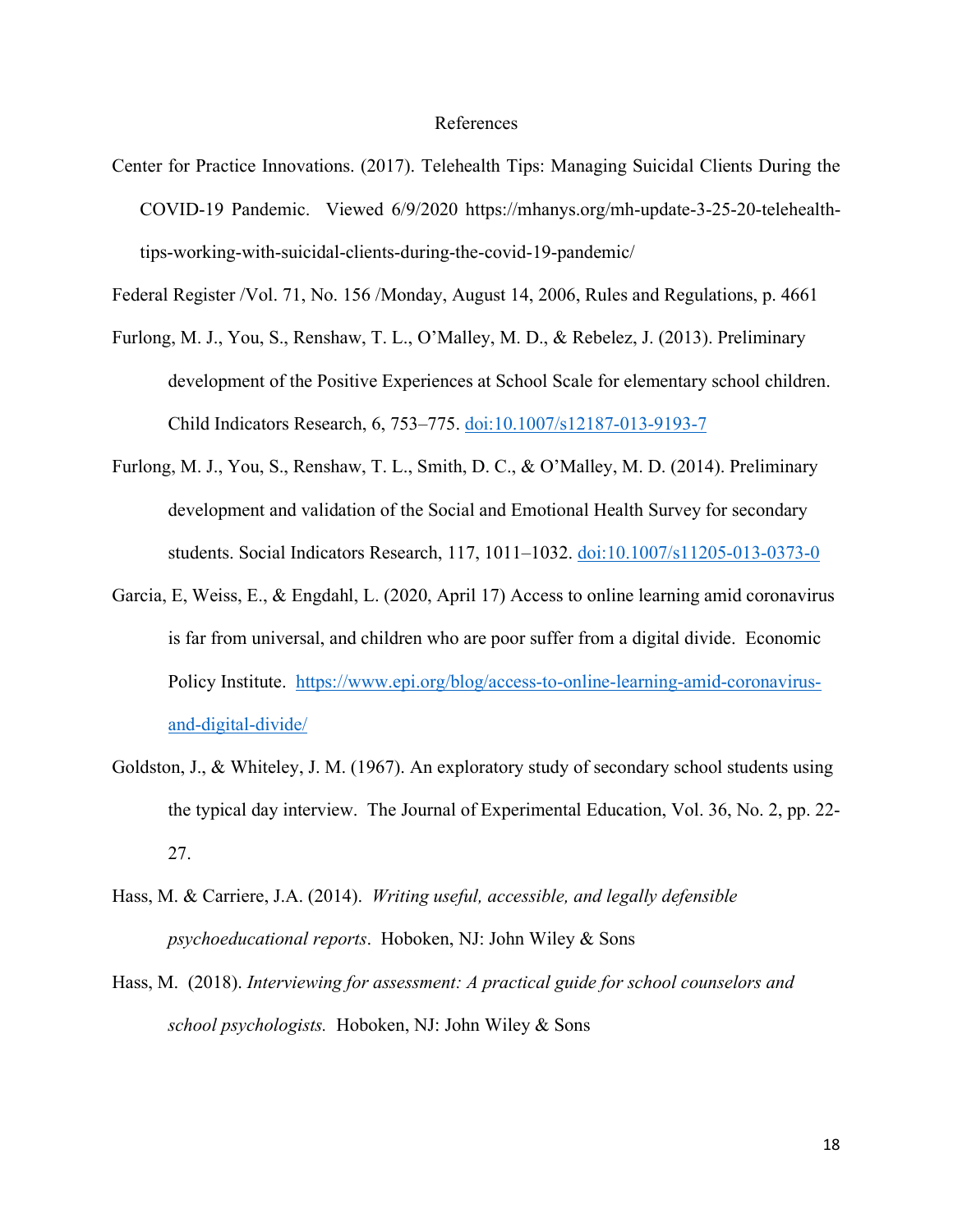- Herold, B. (2020, April 20). The Disparities in Remote Learning Under Coronavirus (in Charts). Education Week. https://www.edweek.org/ew/articles/2020/04/10/the-disparities-inremote-learning-under-coronavirus.html
- Hiramoto, J. (2020). Mandated special education assessments during the COVID-19 shutdown (California Association of School Psychologists position paper). Retrieved from http://www.casponline.org.

Individuals With Disabilities Education Act, 20 U.S.C. § 1400 (2004).

KewalRamani, A., Zhang, J., Wang, X., Rathbun, A., Corcoran, L., Diliberti, M., and Zhang, J. (2018). *Student Access to Digital Learning Resources Outside of the Classroom* (NCES 2017-098). U.S. Department of Education. Washington, DC: National Center for Education Statistics. Retrieved 8/7/20 from https://nces.ed.gov/pubsearch/pubsinfo.asp?pubid=2017098.

- Leung, B. & Hass, M. (Spring, 2020). R.I.O.T. Revisited: Considerations for Tele-Psychoeducational Assessment for School Psychologists. C.A.S.P. *Today*, 7(2).
- Levitt, V. H., and Merrell, K. W. (2009). Linking evaluation to intervention for internalizing problems of children and adolescents. *School Psychology Forum, 3*(1) 13-26.
- McBride, G., Dumont, R., Willis, J. O. (2011). *Essentials of IDEA for assessment professionals*. Hoboken, NJ: John Willey & Sons.
- National Association of School Psychologists (2020). National Association of School Psychologists Principles for Professional Ethics. Bethesda, MD: National Association of School Psychologists.

Leung, B. (1993). Assessment is a R.I.O.T.! *Communiqué*, 22(3), 1, 6.